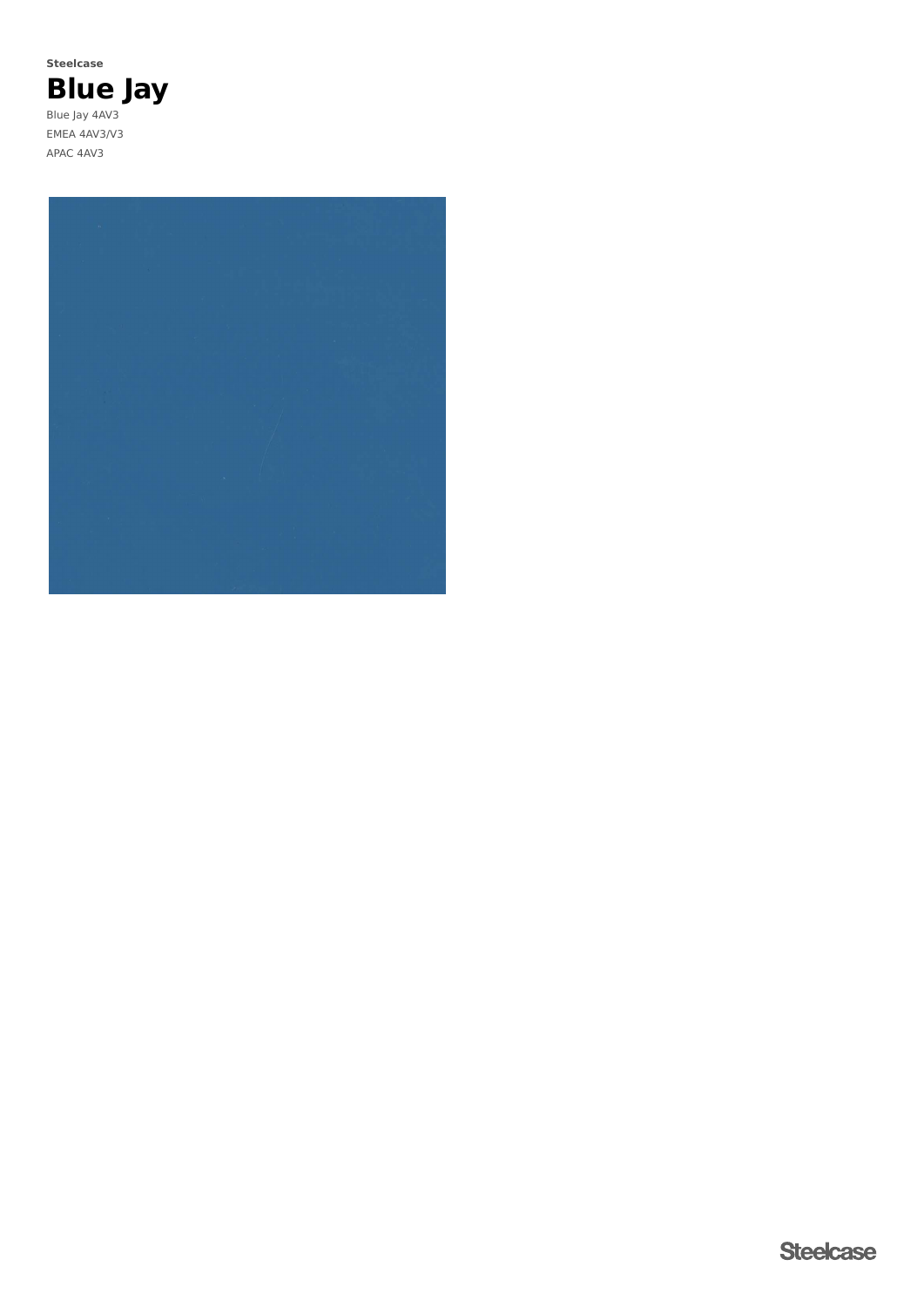## **Blue Jay Steelcase**

## **OVERVIEW**

| <b>Material Type</b>       | Smooth Paint, Accent Paint                                    |  |  |
|----------------------------|---------------------------------------------------------------|--|--|
| Price                      | Paint 3                                                       |  |  |
| <b>Collection</b>          | <b>Accent Paints</b>                                          |  |  |
| <b>Offering</b>            | Select Surfaces                                               |  |  |
| <b>Brand</b>               | Steelcase, Coalesse, Steelcase Health, West<br>Elm, Orangebox |  |  |
| <b>Global Availability</b> | Americas, Asia Pacific, Europe, Middle East,<br>Africa        |  |  |
| <b>Gloss Level</b>         | Medium                                                        |  |  |
|                            |                                                               |  |  |

### **SPECS**

| <b>CHARACTERISTICS</b> |  |  |
|------------------------|--|--|